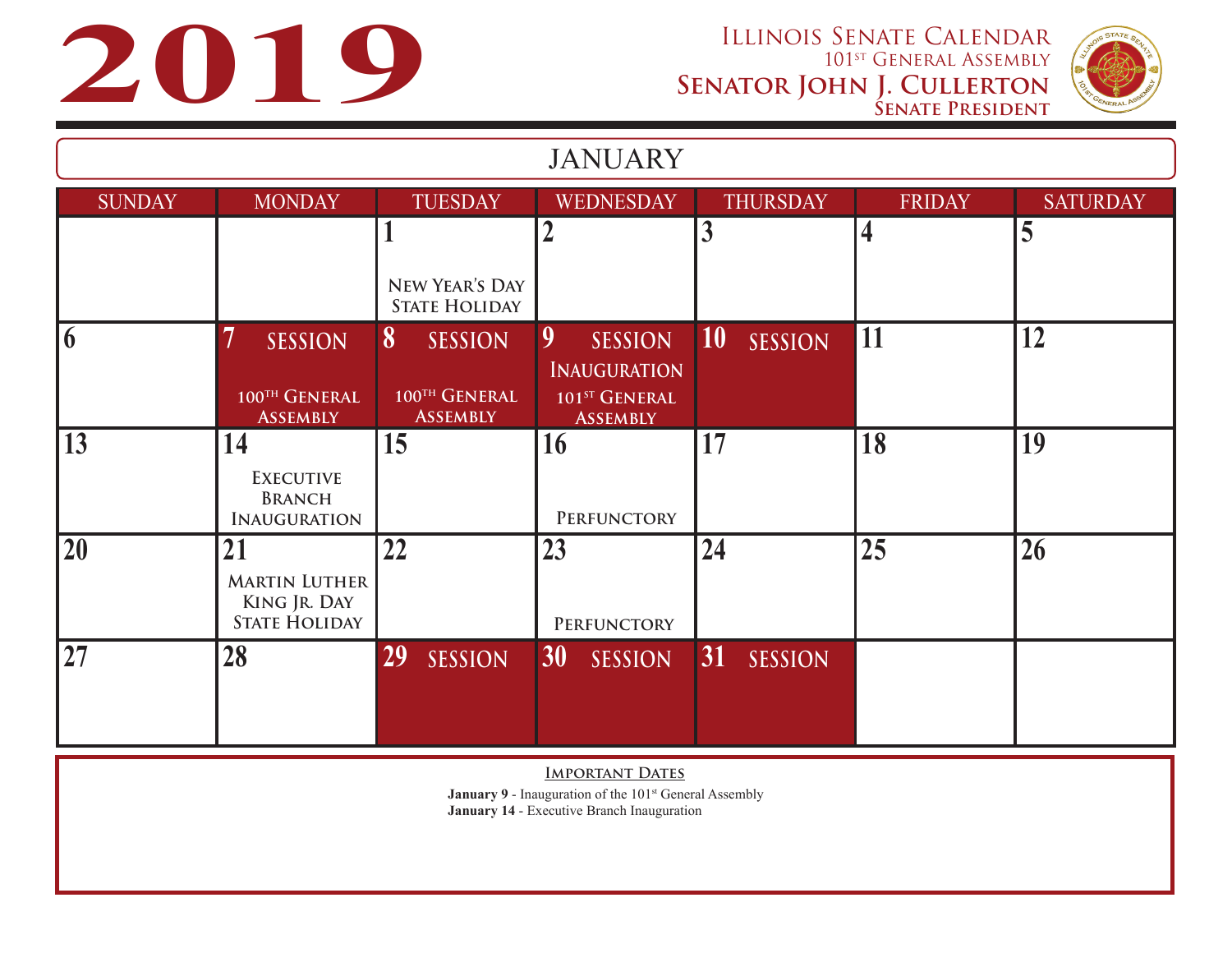



| <b>FEBRUARY</b> |                                         |                                            |                                            |                             |                                                                              |                 |
|-----------------|-----------------------------------------|--------------------------------------------|--------------------------------------------|-----------------------------|------------------------------------------------------------------------------|-----------------|
| <b>SUNDAY</b>   | <b>MONDAY</b>                           | <b>TUESDAY</b>                             | <b>WEDNESDAY</b>                           | <b>THURSDAY</b>             | <b>FRIDAY</b>                                                                | <b>SATURDAY</b> |
|                 |                                         |                                            |                                            |                             |                                                                              | 2               |
|                 |                                         |                                            |                                            |                             | <b>DEADLINE</b><br><b>Senate LRB Requests</b>                                |                 |
| $\overline{3}$  | $\overline{\mathbf{4}}$                 | 5<br><b>SESSION</b>                        | <b>SESSION</b><br>$\boldsymbol{\theta}$    | 7<br><b>SESSION</b>         | 8                                                                            | 9               |
|                 |                                         |                                            |                                            |                             |                                                                              |                 |
| 10              | 11                                      | 12                                         | 13                                         | 14                          | 15                                                                           | 16              |
|                 |                                         | LINCOLN'S BIRTHDAY<br><b>STATE HOLIDAY</b> |                                            | VALENTINE'S DAY             | <b>DEADLINE</b><br><b>Introduction of</b><br><b>Substantive Senate Bills</b> |                 |
| 17              | 18                                      | <b>19</b><br><b>SESSION</b>                | <b>20</b><br><b>SESSION</b>                | <b>21</b><br><b>SESSION</b> | 22                                                                           | 23              |
|                 | PRESIDENTS' DAY<br><b>STATE HOLIDAY</b> |                                            | <b>GOVERNOR'S</b><br><b>BUDGET ADDRESS</b> |                             |                                                                              |                 |
| 24              | 25                                      | 26                                         | 27                                         | 28                          |                                                                              |                 |
|                 |                                         | CONSOLIDATED<br>PRIMARY<br><b>ELECTION</b> |                                            |                             |                                                                              |                 |

## **IMPORTANT DATES**

**February 1** - DEADLINE - Senate LRB Requests

**February 15** - DEADLINE - Introduction of Substantive Senate Bills

**February 20** - Governor's Budget Address

**February 26** - Consolidated Primary Election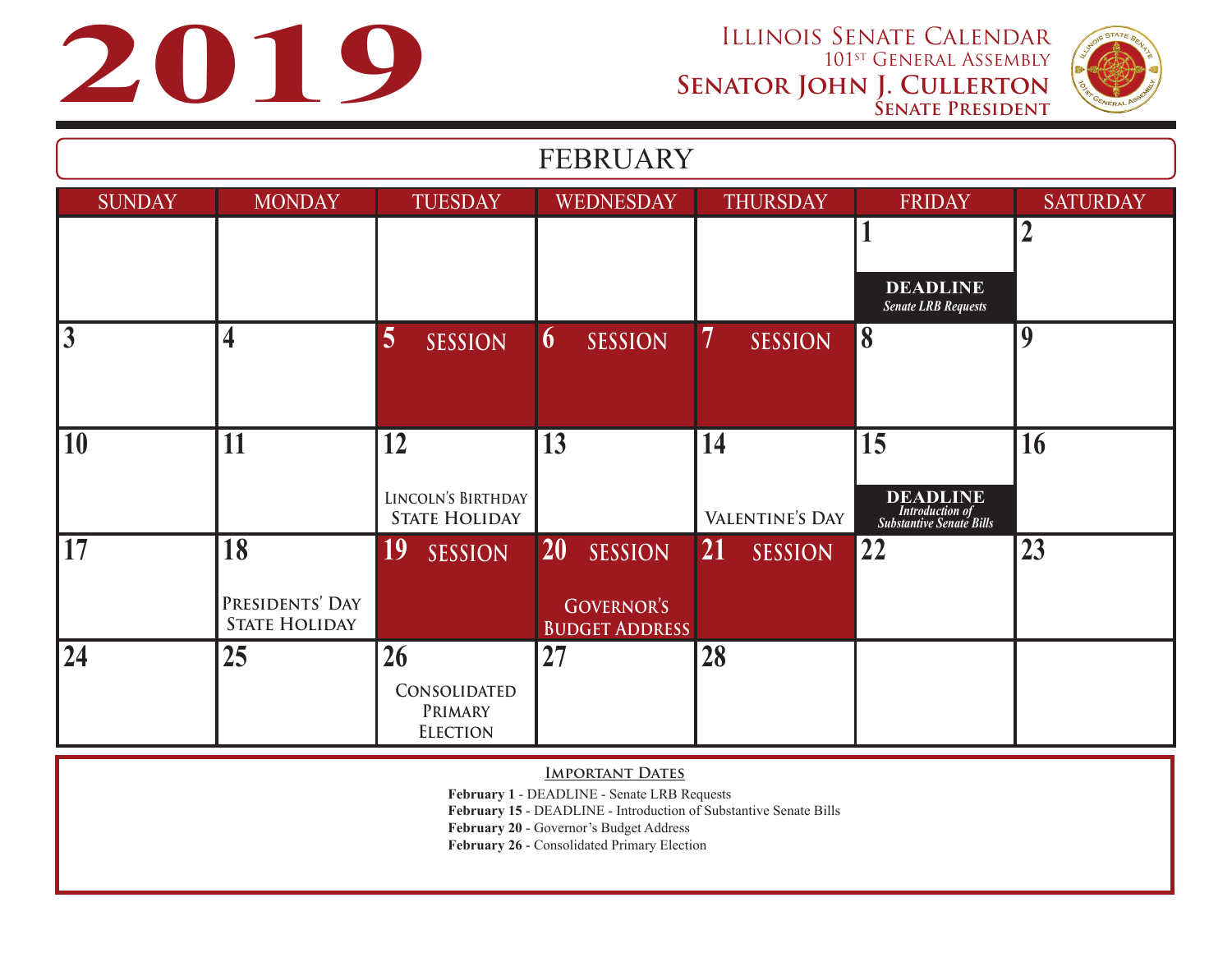



| <b>MARCH</b>                                   |               |                                   |                                                                 |                             |                                                                                                       |                 |
|------------------------------------------------|---------------|-----------------------------------|-----------------------------------------------------------------|-----------------------------|-------------------------------------------------------------------------------------------------------|-----------------|
| <b>SUNDAY</b>                                  | <b>MONDAY</b> | <b>TUESDAY</b>                    | WEDNESDAY                                                       | <b>THURSDAY</b>             | <b>FRIDAY</b>                                                                                         | <b>SATURDAY</b> |
|                                                |               |                                   |                                                                 |                             |                                                                                                       | $\overline{2}$  |
| $\overline{3}$                                 | 4             | 5<br><b>SESSION</b>               | <b>SESSION</b><br>$\boldsymbol{\theta}$<br><b>ASH WEDNESDAY</b> | 7<br><b>SESSION</b>         | 8                                                                                                     | 9               |
| 10<br><b>DAYLIGHT SAVINGS</b><br><b>BEGINS</b> | 11            | 12 <sup>°</sup><br><b>SESSION</b> | 13<br><b>SESSION</b>                                            | 14<br><b>SESSION</b>        | 15                                                                                                    | 16              |
| 17<br><b>ST. PATRICK'S DAY</b>                 | 18            | 19<br><b>SESSION</b>              | <b>20</b><br><b>SESSION</b>                                     | <b>21</b><br><b>SESSION</b> | <b>22</b><br><b>SESSION</b><br><b>DEADLINE</b><br><b>Substantive Senate Bills</b><br>Out of Committee | 23              |
| 24<br>31                                       | 25            | 26<br><b>SESSION</b>              | 27<br><b>SESSION</b>                                            | 28<br><b>SESSION</b>        | 29                                                                                                    | 30              |

**IMPORTANT DATES March 22** - DEADLINE - Substantive Senate Bills out of Committee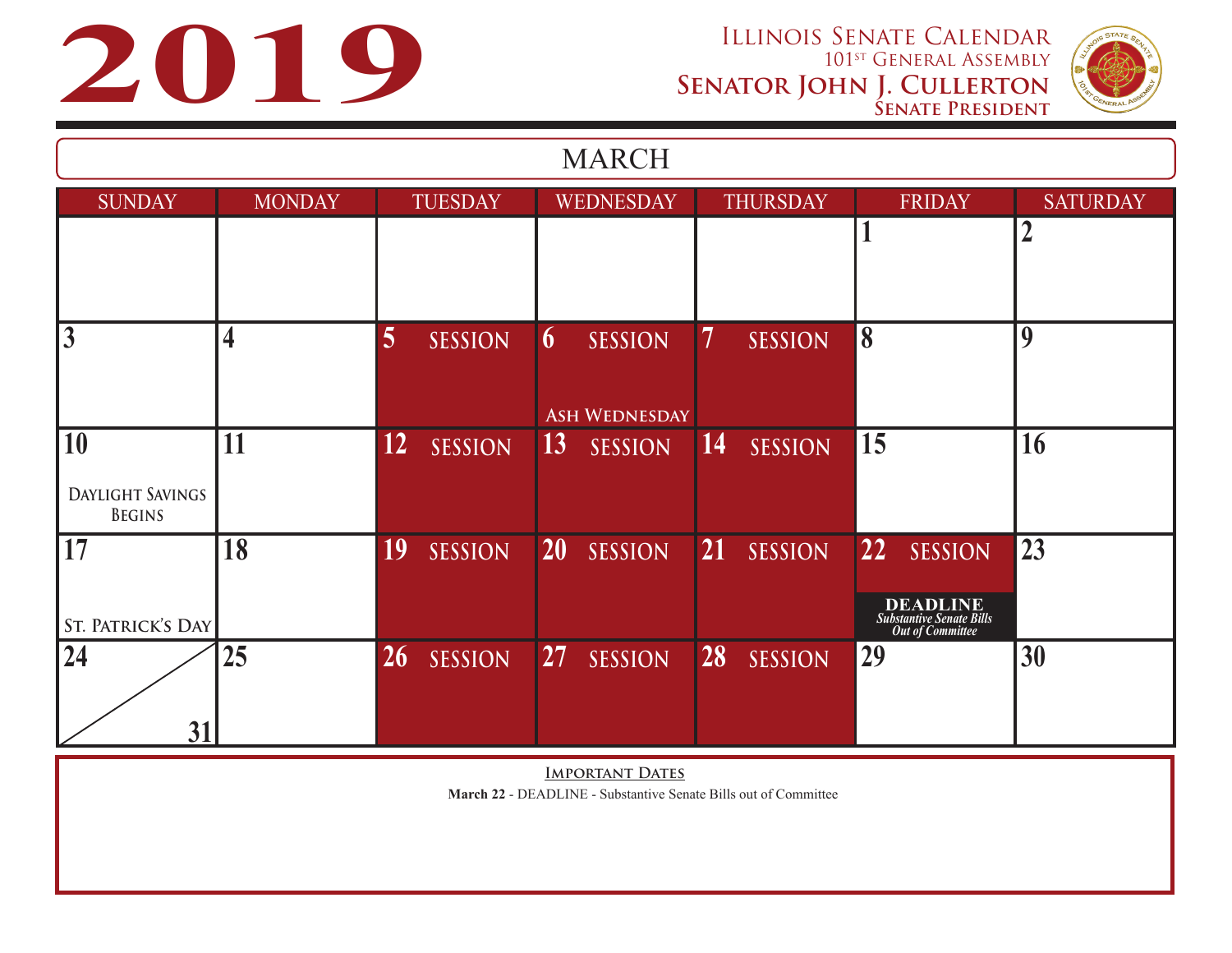**2019 ILLINOIS SENATE CALENDAR**<br>101<sup>st</sup> GENERAL ASSEMBLY<br>**2019** SENATOR JOHN J. CULLERTON<br>SENATOR JOHN J. CULLERTON 101st General Assembly **Senator John J. Cullerton Senate President**



| <b>APRIL</b>       |               |                                 |                                            |                                  |                                                                            |                 |
|--------------------|---------------|---------------------------------|--------------------------------------------|----------------------------------|----------------------------------------------------------------------------|-----------------|
| <b>SUNDAY</b>      | <b>MONDAY</b> | <b>TUESDAY</b>                  | WEDNESDAY                                  | <b>THURSDAY</b>                  | <b>FRIDAY</b>                                                              | <b>SATURDAY</b> |
|                    |               | $\overline{2}$                  | $\boldsymbol{3}$<br><b>SESSION</b>         | $\overline{4}$<br><b>SESSION</b> | $\overline{5}$<br><b>SESSION</b>                                           | 6               |
|                    |               | CONSOLIDATED<br><b>ELECTION</b> |                                            |                                  |                                                                            |                 |
| $\overline{7}$     | 8             | 9<br><b>SESSION</b>             | 10<br><b>SESSION</b>                       | $\vert$ 11<br><b>SESSION</b>     | 12 <br><b>SESSION</b>                                                      | 13              |
|                    |               |                                 |                                            |                                  | <b>DEADLINE</b><br><b>Third Reading</b><br><b>Substantive Senate Bills</b> |                 |
| 14                 | 15            | 16                              | 17                                         | 18                               | 19                                                                         | 20              |
| <b>PALM SUNDAY</b> |               |                                 |                                            |                                  | <b>GOOD FRIDAY</b><br>PASSOVER BEGINS                                      |                 |
| 21                 | 22            | 23                              | 24                                         | 25                               | 26                                                                         | 27              |
| <b>EASTER</b>      |               |                                 | <b>ADMINISTRATIVE</b><br>PROFESSIONALS DAY |                                  |                                                                            | PASSOVER ENDS   |
| 28                 | 29            | 30<br><b>SESSION</b>            |                                            |                                  |                                                                            |                 |
|                    |               |                                 |                                            |                                  |                                                                            |                 |

**IMPORTANT DATES** 

**April 2** - Consolidated Election

**April 12** - DEADLINE - Third Reading Substantive Senate Bill